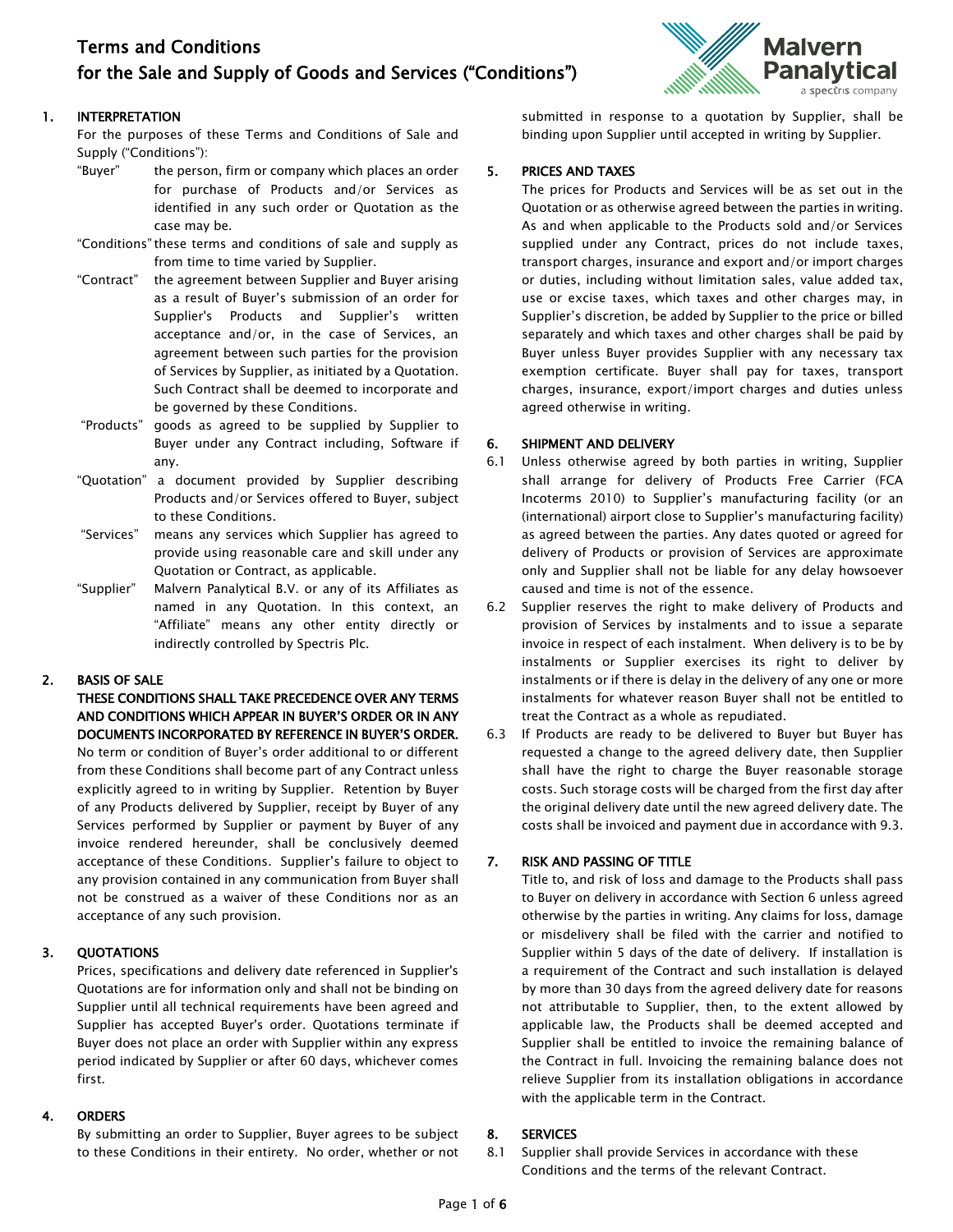

8.2 Buyer shall, upon Supplier's reasonable request and otherwise as required, provide Supplier with all necessary information and materials to enable Supplier to provide Services in accordance with the terms of any relevant contract. Buyer will be responsible for the completeness and accuracy of all such information and materials provided, and will ensure that it is and remains entitled to provide the same to Supplier for use in connection with provision of the Services.

# 9. TERMS OF PAYMENT

- 9.1 Each shipment of Products shall be a separate transaction and Buyer will be invoiced on delivery. Notwithstanding the foregoing, if the Products are to be installed by Supplier or a third party acting on its behalf, unless agreed otherwise, Buyer may (at Supplier's discretion) be invoiced in accordance with the following payment scheme:
	- 60% of the price upon Buyer's receipt of Supplier's order confirmation;
	- 30% of the price upon delivery of the Products in accordance with Section 6;
	- 10% of the price after acceptance of the Products in accordance with Section 11.
- 9.2 In the event of a delay in the delivery or acceptance that is not attributable to Supplier, the payment scheme shall not be affected and Buyer shall pay the installments based upon the initially agreed upon delivery or acceptance date.
- 9.3 Supplier shall be entitled to invoice Buyer, in respect of Services, yearly or monthly in advance. Terms of payment shall be net thirty (30) days from date of invoice for Products and Services unless agreed otherwise.
- 9.4 All amounts due under a Contract shall be paid in full by Buyer without deduction, withholding, set-off or counterclaim for any reason whatsoever, whether arising in contract, tort (including negligence), breach of statutory duty or otherwise, save as may be required by law.
- 9.5 Supplier may, in its sole discretion, determine at any time that Buyer's financial condition requires full or partial payment in advance or the provision of security for payment by Buyer in a form satisfactory to Supplier.
- 9.6 If Buyer fails to make any payment when due then, without prejudice to any other rights and remedies available to Supplier, Supplier shall (at its option) be entitled: (i) to treat the Contract as repudiated by Buyer, to suspend or cancel further delivery of Products and/or the provision of Services or any part thereof under that Contract or any other Contract between them and claim damages and/or receive reasonable cancellation fees; (ii) to affirm the Contract and claim damages from Buyer; and (iii) to recover, in addition to the payment, compensation of the statutory interest (as it applies to trade agreements) with respect to the outstanding amount, until payment in full is made. Such interest shall be calculated daily.

# 10. PRODUCTS

- 10.1 Supplier may modify specifications provided the modifications do not adversely affect the performance of the Products. In addition, Supplier may furnish suitable substitutes for materials used.
- 10.2 All descriptions, illustrations and any other information relating to the Products contained in Supplier's catalogues, brochures,

price lists, advertising material and any sales or other particulars or literature are made by way of general description, are approximate only and for the general guidance and information of Buyer. They shall not constitute warranties or representations by Supplier nor shall they form part of any Contract.

# 11. INSTALLATION AND MAINTENANCE OF THE PRODUCTS

- 11.1 In the event of installation of the Products or the provision of maintenance, where applicable the following conditions shall apply and Supplier's price and provision of installation or maintenance are subject to the fulfilment of the following conditions at the expense and responsibility of Buyer:
	- i. In the absence of an installation date being agreed between the parties, Buyer shall agree to a reasonable installation date with the Supplier, such installation date to be not more than 10 days after delivery.
	- ii. safe and secure climate controlled on-site storage so that Products and Supplier's tools (as applicable) are protected against theft and any damage or deterioration; any item lost or damaged during the storage period shall be repaired or replaced at Buyer's sole expense;
	- iii. the timely and sufficient execution and completion of the preparatory works in accordance with all applicable safety, electrical and building codes as well as with Supplier's requirements;
	- iv. the availability of Buyer's site to Supplier without obstacles in due time to enable Supplier to start installation or maintenance at the scheduled date;
	- v. the availability of the manpower and equipment necessary to place the Products in their final location or to provide the scheduled maintenance. For the avoidance of doubt, this includes any third party equipment that is required but which the Buyer has decided to purchase themselves;
	- vi. the acquisition of all permits, licenses, rights of way, etc. of the pertinent authorities required for or in connection with installation or maintenance to be performed; and
	- vii. the availability of all visas or any other permits necessary for Supplier's personnel and for the import and export of tools, equipment, and materials necessary for installation or maintenance to be performed.
- 11.2 In case any or all of the above conditions are not properly or not timely complied with, or Supplier arrives on site but the Buyer delays such installation or maintenance or Supplier has to interrupt its installation or maintenance works, subsequent testing for reasons not attributable to Supplier, the period of completion shall be extended accordingly and any and all additional costs resulting therefrom shall be for Buyer's account. Such costs will be invoiced and payment due in accordance with 9.3.
- 11.3 Supplier neither assumes liability nor offers any warranty for the fitness or adequacy of the premises or the utilities available at the premises in which the Products are to be installed, used or stored.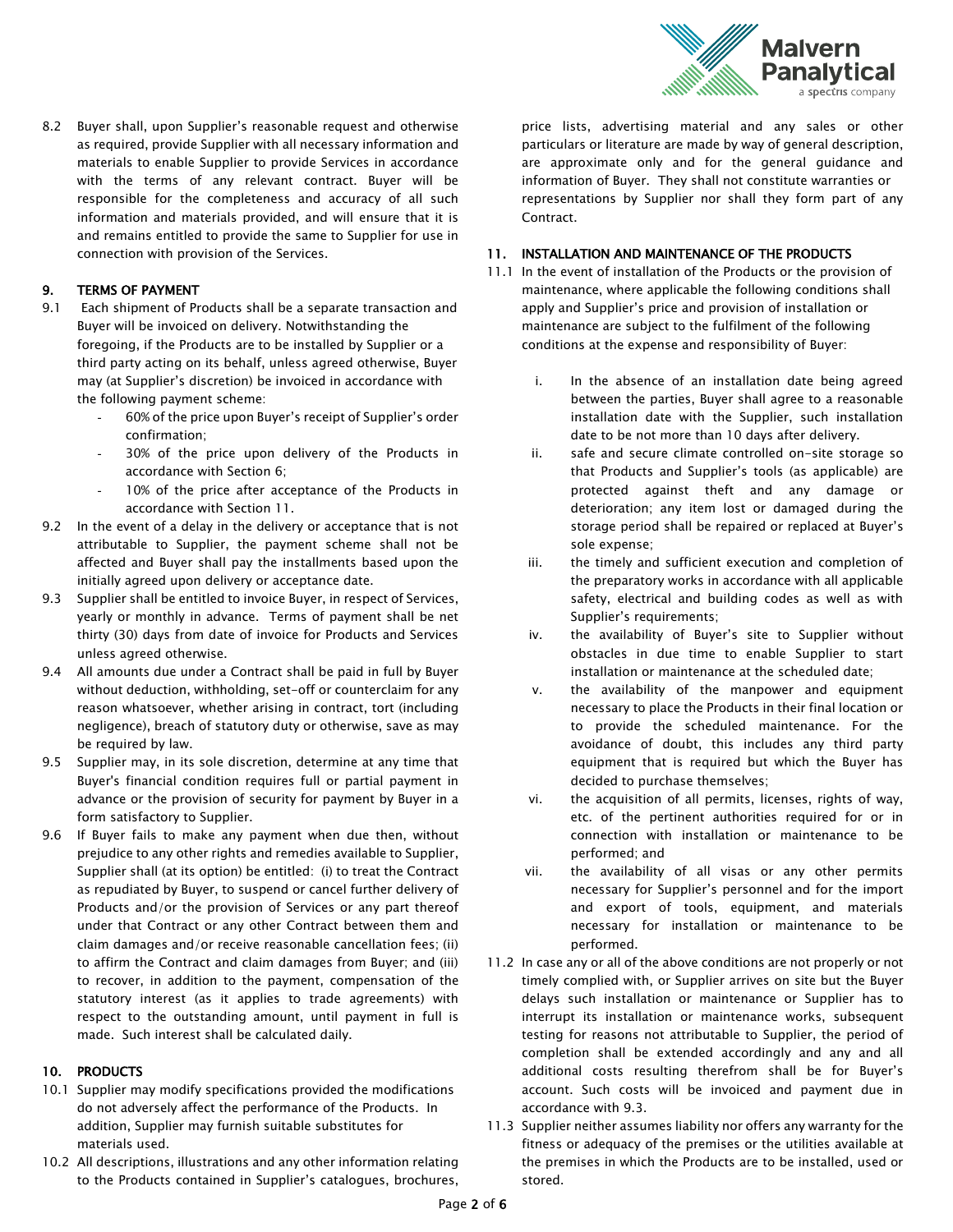

# 12 ACCEPTANCE OF INSTALLATION

- 12.1 In case of installation of the Products, Supplier shall notify Buyer when the Products installed will be ready for testing and acceptance, inviting Buyer to attend Supplier's standard tests or such tests as may have been agreed upon in the Contract to demonstrate compliance with the agreed specifications and/or to inspect the installation work.
- 12.2 If Buyer fails to attend the testing on the date notified, Supplier will commence with the tests according to Supplier's standard test procedures and these tests shall be considered performed in the presence of Buyer and acceptance shall in such case take place on the basis of the results stated in the test certificate signed by Supplier.
- 12.3 In case Buyer rejects the Products installed it should submit to Supplier the reasons for such rejection in detail and in writing within 10 days after completion of the acceptance tests concerned. If, within Supplier's reasonable opinion, the rejection is justified, Supplier shall as a sole remedy correct the shortcomings as soon as possible and the relevant parts of the acceptance test shall be repeated within a reasonable period of time in conformity which the procedures outlined above.
- 12.4 Upon acceptance of the Products, Buyer will sign the acceptance certificate. If within 10 days after completion of the acceptance test Supplier shall not have received the acceptance certificate signed by Buyer or a report with a justified rejection, the Products installed shall then be considered as having been accepted by Buyer.
- 12.5 Minor defects or deviations not affecting the operational use of the Products installed shall be stated in the acceptance certificate, but shall not obstruct or suspend acceptance. Supplier undertakes to remedy such defects as soon as reasonably possible.

#### 13. WARRANTIES

13.1 Supplier warrants that all Products shall be free from defects in material and workmanship under normal use for a period of (twelve) 12 months from delivery. In the event of installation this warranty period shall be for (twelve) 12 months from installation or fifteen (15) months from dispatch, whichever comes first, save that Supplier does not warrant that operation of the Software (defined in Section 15) will be uninterrupted or error free or that all program errors will be corrected. In the case where the Product delivery is delayed by the Buyer, then Supplier will start the warranty period from original delivery date. Any repair or replacement of a Product does not extend the period of warranty. Notwithstanding the foregoing, unless specified otherwise, the warranty period for any spare parts shall be 3 (three) months from the date of delivery of such parts. This warranty does not include any consumables such as filaments, lamps, fuses or other parts, which fail as a result of normal usage. Buyer shall be responsible for determining that the Product is suitable for Buyer's use and that such use complies with any applicable law. Provided that Buyer notifies Supplier in writing of any claimed defect in the Product immediately upon discovery and any such Product is returned at Buyer's risk to Supplier, transportation charges prepaid, within the warranty period in accordance with Section 13.1 and upon examination Supplier determines to its satisfaction, after

a reasonable period to inspect such Products, that such Product is defective in material or workmanship, Supplier shall, at its option, repair or replace the Products, shipment to Buyer prepaid.

- 13.2 Supplier shall have a reasonable time to make such repairs or to replace such Product. Any repair or replacement of Products shall not extend the period of warranty. The warranty is limited to a period in accordance with Section 13.1, without regard to whether any claimed defects were discoverable or latent on delivery.
- 13.3 Supplier shall not be liable for any breach of the warranty or payment of damages in respect of Products supplied if: (i) Buyer makes further use of such Products after giving the notice required in Section 13.1; (ii) the defect or failure arises from Buyer's own fault; (iii) the defect arises from any drawing, design or specification supplied by Buyer or from other materials or other property supplied by Buyer or from any parts or items that have not been completely manufactured by Supplier; (iv) the defect arises other than out of manufacture, including without limitation improper installation, misuse by Buyer or a third party, neglect or accident; (v) the defect arises out of the use of the Products in conjunction with products or materials not reasonably contemplated by Supplier; (vi) the failure or defect results from Buyer's unauthorised addition to or modification of, or failure to comply with Supplier's written instructions relating to, the Products or Services; and (vii) the failure or defect arises out of any breach by Buyer of its obligations to provide information to Supplier under these Conditions or Contract.
- 13.4 If Buyer fails to pay when due any portion of any payment due from Buyer to Supplier under a Contract or otherwise, all warranties and remedies granted under this Section may, at Supplier's option, be terminated.
- 13.5 The foregoing warranties are exclusive and exclude all other warranties, terms and conditions, express or implied by statute or otherwise, to the extent permitted by law, including without limitation warranties of quality or fitness for a particular purpose. Supplier's sole and exclusive liability, and Buyer's sole and exclusive remedy for breach of the warranties in this Section 13 shall be as set forth in Section 13.1.

# 14. LIABILITY

- 14.1 Nothing in these Conditions or Contract shall exclude or limit Supplier's liability for fraud or death or personal injury caused by its negligence or any other liability to the extent that the same may not be excluded or limited as a matter of law.
- 14.2 In relation to Products, Supplier's maximum aggregate liability under or arising out of any Contract, whether arising in contract, tort (including negligence) or otherwise, shall in no event exceed 100 % of the total amount payable by Buyer in respect of Products under that Contract.
- 14.3 In relation to Services, Supplier's maximum aggregate liability under or in connection with the supply, non-supply or purported supply of Services under any Contract, whether arising in contract, tort (including negligence) or otherwise, shall in no event exceed 100% of the total amount payable by Buyer in respect of Services under that Contract and in respect of Services continuing beyond one year, shall in no event exceed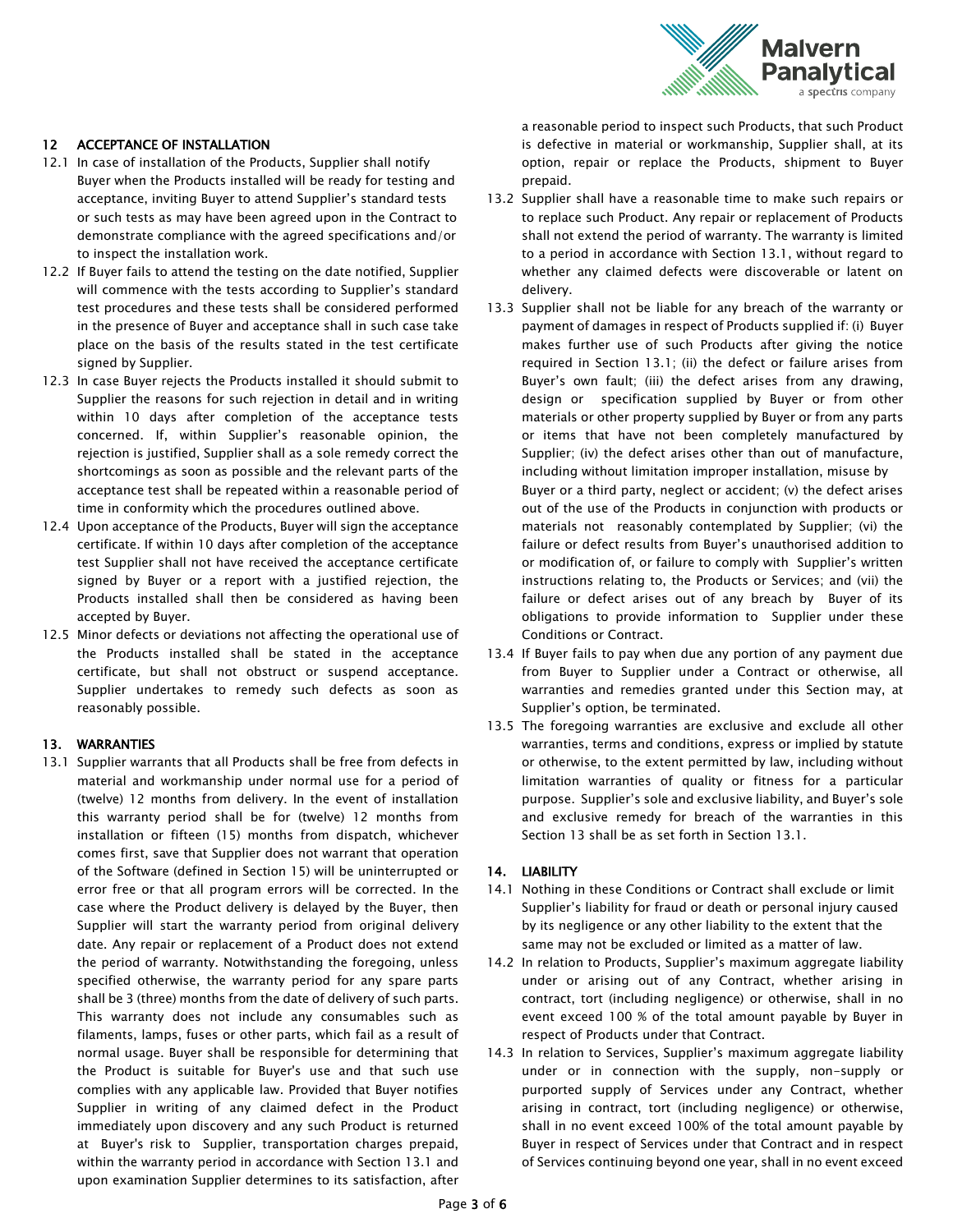

in any year 100% of the total amount payable by Buyer in respect of Services in that year.

- 14.4 Subject to Section 14.1, Supplier shall be under no liability to Buyer for any loss of profit, loss of income, loss of use, loss of business, loss of revenue, loss of goodwill, loss of data, or for any indirect or consequential loss or damage of any kind, in each case, howsoever arising, whether such loss or damage was foreseeable or in the contemplation of the parties and whether arising in tort (including negligence), contract or otherwise.
- 14.5 Any claim arising out of or in connection with a Contract must be commenced against Supplier within one year from the date upon which Buyer became aware of or should have become aware of Supplier's infringement of Buyer's rights, unless otherwise specified under applicable law.

#### 15. SOFTWARE

Supplier or its suppliers (as the case may be) shall at all times have and retain title and full ownership of all software, firmware, programming routines, and documentation relating to such software supplied by Supplier for use with the Products, and of all copies made by Buyer or the end user of the Products (collectively "Software"). A non-exclusive, non-transferable and non-sublicensable licence to use such Software will be granted to the end user solely for use with the Products.

# 16. INTELLECTUAL PROPERTY RIGHTS

- 16.1 Notwithstanding delivery of and the passing of title in any Products and subject to section 15 and 16.3, nothing in these Conditions or any Contract shall have the effect of granting or transferring to, or vesting in, Buyer any intellectual property rights in or to any Products and/or Services.
- 16.2 Buyer acknowledges and agrees that all property, copyright and other intellectual property rights in any work or tangible deliverable item arising from or created, produced or developed by Supplier under or in the course of provision of any Services (the "Works"), wherever in the world enforceable, including without limitations all right title and interest in and to the Services and all documents, data, drawings, specifications, articles, sketches, drawings, reports, inventions, improvements, modifications, discoveries, tools, scripts and other items relating thereto shall immediately upon creation or performance vest in and shall be and remain the sole and exclusive property of Supplier and Buyer shall acquire no right, title or interest in or to the same except as expressly stated in these Conditions.
- 16.3 The Supplier grants to the Buyer a non-exclusive, nontransferable and non-sublicensable licence to use such of the Works as are necessary, and to the extent necessary, for the end user to obtain and utilise the intended benefit of the Services.
- 16.4 If any claim is made against Buyer that the Products or Services infringe the patent, copyright or other intellectual property rights of any third party, Supplier shall indemnify Buyer against all losses, damages, costs and expenses awarded against, or incurred by, Buyer in connection with the claim or paid, or agreed to be paid, by Buyer in settlement of the claim provided that: (i) Supplier is given full control of any proceedings or negotiations in connection with any such claim; (ii) Buyer shall not make any admission of liability and shall give Supplier all reasonable assistance for the purposes of any such proceedings

or negotiations; (iii) except pursuant to a final award, Buyer shall not pay or accept any such claim, or compromise any such proceedings without the consent of Supplier; (iv) Buyer shall do nothing which would or might vitiate any insurance policy or cover which Buyer may have in relation to such infringement and shall use its best endeavours to recover any sums due thereunder and this indemnity shall not apply to the extent that Buyer recovers any sums under any such policy or cover; (v) Supplier shall be entitled to the benefit of, and Buyer shall accordingly account to Supplier for, all damages and costs (if any) awarded in favour of Buyer which are payable by, or agreed with the consent of Buyer (which consent shall not be unreasonably withheld) to be paid by, any other party in respect of any such claim; and (vi) without prejudice to any duty of Buyer, Supplier shall be entitled to require Buyer to take such

steps as Supplier may reasonably require to mitigate or reduce any such loss, damages, costs or expenses for which Supplier is liable to indemnify Buyer under this section 16.4, which steps may include (at Supplier's option) terminating use of the Product or Service, accepting from Supplier non-infringing, modified or replacement Products or Services.

- 16.5 Supplier shall have no obligation or liability under Section 16.4 insofar as the infringement arises from: (i) any additions or modifications made to the Products and/or Services in question, otherwise than by Supplier or with its prior written consent; (ii) any information provided by Buyer to Supplier including without limitation any specification; (iii) performance by Supplier of any work required to any Products, or performance of any Services, in compliance with Buyer's requirements or specification; (iv) a combination with or an addition to equipment not manufactured or developed by Supplier; or (v) the use of Products beyond that scope established by Supplier or approved in writing by Supplier.
- 16.6 Without prejudice to Section 14.1, this Section 16 states the entire liability of Supplier and the exclusive remedy of Buyer with respect to any alleged infringement of intellectual property rights belonging to a third party arising out of or in connection with the performance of any Contract. This Section 16 shall be subject to the limits of liability in Sections 14.2.

#### 17. FORCE MAJEURE

Notwithstanding anything to the contrary in these Conditions, Supplier shall not be liable to Buyer for any loss or damage which may be suffered by Buyer as a direct or indirect result of the supply of Products or Services being prevented, delayed or rendered uneconomic by reason of circumstances or events beyond Supplier's reasonable control. If due to such circumstances or events Supplier has insufficient stocks to meet all its commitments Supplier may apportion available stocks between its customers at its sole discretion.

#### 18. CONFIDENTIAL INFORMATION

Each party undertakes to keep confidential, not use for its own purposes outside the agreed scope and not without the prior written consent of the other party disclose to any third party, any information of a confidential nature belonging or relating to the other party which may become known to it unless such information is or becomes public knowledge (other than by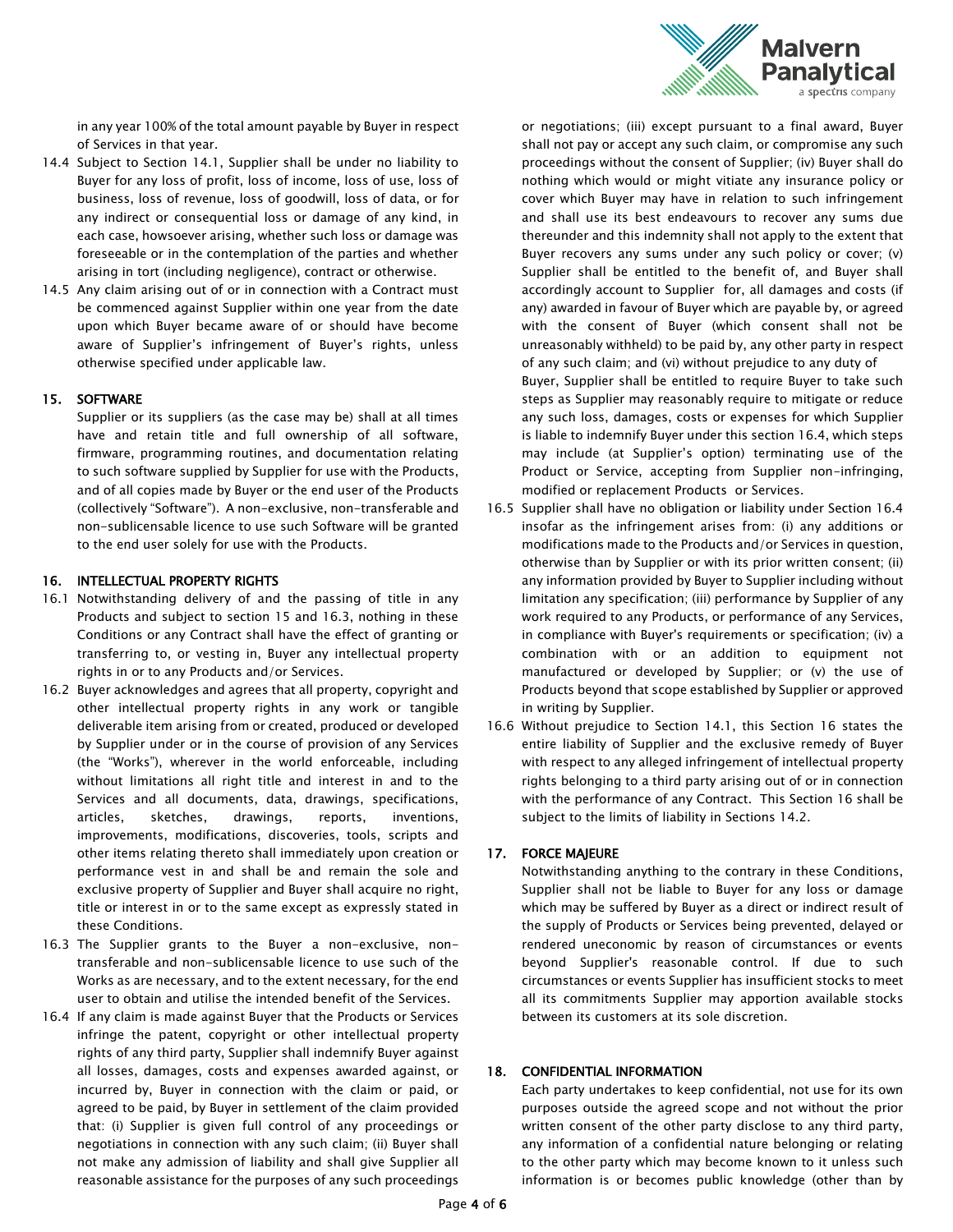

breach of this Section) or is required to be disclosed by order of a competent authority.

# 19. CANCELLATION, RESCHEDULING AND TERMINATION

- 19.1 Orders for Products accepted by Supplier may be cancelled or rescheduled by Buyer only with the written consent of Supplier (which consent Supplier may withhold for any reason) and Buyer shall indemnify Supplier against the cost of all labour and materials used in connection with the order so cancelled or varied and against all loss, damage cost, charges and expenses suffered or incurred by Supplier as a result of that cancellation or variation. Contracts for Services shall commence on the commencement date identified in the relevant Contract and, subject to earlier termination in accordance with Section 19.2, shall continue in force for the initial term as prescribed in such Contract and thereafter for any renewal period (if any) set out in the Contract and thereafter without limit of period unless or until terminated by either party in accordance with 19.2.
- 19.2 Either party may terminate a Contract for Services immediately at any time by written notice to the other party if the other party commits a material breach of the Contract for Services which is incapable of remedy or which fails to be remedied. Notwithstanding the foregoing, either party may terminate a Contract for Services by giving ninety (90) days written notice to the other party.
- 19.3 Upon termination or expiry of any Contract, for Services, each party shall except to the extent permitted or required to exercise or perform its continuing rights, or obligations hereunder, return to the other party all property of the other party then in its possession, custody or control and shall not retain any copies of the same.
- 19.4 Termination of any Contract in accordance with these Conditions shall not affect the accrued rights or liabilities of the parties at the date of termination.

#### 20. INSOLVENCY OF BUYER

If: (i) Buyer becomes insolvent, has a receiver, administrative receiver, administrator or manager appointed of the whole or any part of its assets or business, makes any composition or arrangement with its creditors, takes or suffers any similar action in consequence of debt or an order or resolution is made for its dissolution or liquidation (other than for the purpose of solvent amalgamation or reconstruction) or carries out or undergoes any analogous act or proceedings under an applicable foreign law; or (ii) Buyer ceases, or threatens to cease to carry on business then, without prejudice to any other right or remedy available to Supplier, Supplier may treat any Contract as repudiated and/or withhold any further supply of Products and/or Services without any liability to Buyer and, if any Products and/or Services have been supplied but not paid for, the price or fees shall become immediately due and payable notwithstanding any previous agreement or arrangement to the contrary.

# 21. EXPORT CONTROL

21.1 Buyer understands that where Supplier's obligations under the Contract to supply any Products or Services are subject to governmental export control laws and regulations, the performance of this Contract and Buyer's use or export of any

Products delivered by Supplier shall be conditional upon the grant of all necessary permits or licences. Buyer shall provide all information and documentation, including where necessary end user certification, not in Supplier's possession and required by the relevant application procedure to enable Supplier to make the necessary applications for permits or licences required for deliveries to Buyer. Supplier shall be relieved from its obligations to Buyer to supply any Products or Services to the extent that applications for permits or licenses for the same are refused by a relevant governmental authority. To the fullest extent permitted by law, Buyer shall have no right to claim compensation for damages, loss of business or otherwise arising from such a refusal or Contract termination.

- 21.2 Buyer shall not, directly or indirectly, sell, provide access to, export, re-export, transfer, divert, loan, lease, consign, tranship (including stop in port), transport, or otherwise dispose of any Supplier's Product, material, Software (including source code) or technology to, via, or for: (i) any entity known to be headquartered in, or owned or controlled by a national of, any country or region subject to comprehensive sanctions at any time; (ii) any other individual or entity identified on a denied or restricted party list; or (iii) any activity or end-use restricted by applicable laws without first obtaining all required government authorisations.
- 21.3 Supplier shall have the right, at its option, to suspend performance under or terminate any Contract if: (i) applicable comprehensive sanctions are imposed; (ii) the Buyer is designated as or determined to be a denied or restricted party under applicable law; or (iii) where the Supplier's obligations under these Conditions or any Contract to supply items or Services are subject to governmental export control laws and regulations, the performance of any Contract and Buyer's use or export of any item delivered by Supplier shall be conditional upon the grant of all necessary permits or licences.

# 22. DATA PROTECTION

- 22.1 The Buyer represents, warrants and undertakes that it has complied and shall continue to comply at all times with the EU General Data Protection Regulation 2016/679, the Regulation (the "GDPR"), the Electronic Communications Data Protection Directive (2002/58/EC), the Privacy and Electronic Communications (EC Directive) Regulations 2003 (SI 2426/2003) and any applicable laws in any jurisdiction relating to the processing or protection of personal data and privacy, including where applicable the guidance and codes issued by any relevant supervisory authority from time to time (collectively the "Data Protection Laws").
- 22.2 The Supplier shall at all times, where personal data is being processed, supply the Products in accordance with an appropriate data processing agreement (the 'DPA') containing suitable safeguards for the protection of personal data disclosed by the Buyer and both parties shall at all times comply with obligations contained therein. The Buyer hereby acknowledges and confirms that any breach of the DPA by the Buyer or its representatives of this Section 22 entitles the Supplier to terminate any Contract in force between the parties immediately and with no liability.
- 22.3 The Buyer shall indemnify and hold the Supplier harmless from and against all losses, costs, claims, expenses or damages